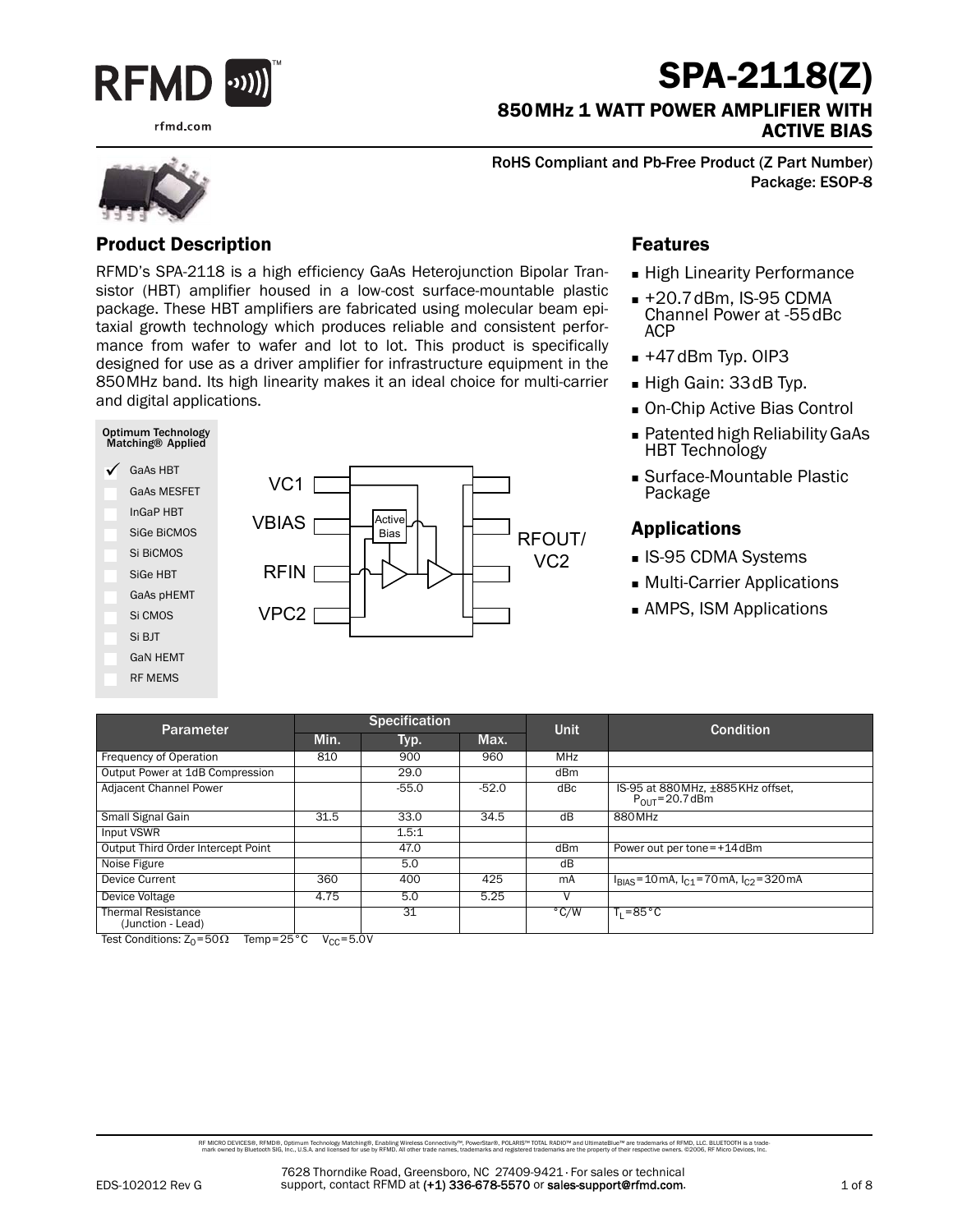# SPA-2118(Z)



#### Absolute Maximum Ratings

| Parameter                                        | Rating | <b>Unit</b> |
|--------------------------------------------------|--------|-------------|
| Max Supply Current $(I_{C1})$ at $V_{CC}$ typ.   | 150    | mA          |
| Max Supply Current $(I_{C2})$ at $V_{CC}$ typ.   | 750    | mA          |
| Max Device Voltage ( $V_{CC}$ ) at $I_{CC}$ typ. | 6.0    | v           |
| Max RF Input Power                               | 10     | dBm         |
| Max Junction Temp $(T_1)$                        | $+160$ | ۰c          |
| Max Storage Temp                                 | $+150$ | ۰c          |
| <b>MSL</b>                                       | 1      |             |

Operation of this device beyond any one of these limits may cause permanent damage. For reliable continuous operation, the device voltage and current must not exceed the maximum operating values specified in the table on page one. Bias Conditions should also satisfy the following expression:

 $20$ 

 $10$ 

 $\boldsymbol{0}$  $-1($ 

 $-20$  $-30$  $-40$ 

 $-50$ -60

 $-70$ 

Center 880 MHz

l<sub>D</sub>V<sub>D</sub><(T<sub>J</sub>-T<sub>L</sub>)/R<sub>TH</sub>, j-l

850 MHz to 950 MHz Application Circuit Data,  $I_{CC}$ =400 mA, V<sub>CC</sub>=5V, IS-95, 9 Channels Forward



**880 MHz Adjacent Channel Power vs. Channel Output Power**



 $+24$ 

CH PWR

ACP UP

ACP LOW

+16 dBm

+10 dBm

+20 dBm

Span 6 MHz

V 45.07 dBm<br>**=+25C** |

 $24.02$  dBm

 $45.46$  dBm

Caution! ESD sensitive device.

Exceeding any one or a combination of the Absolute Maximum Rating conditions may<br>cause permanent damage to the device. Extended application of Absolute Maximum<br>Rating conditions to the device may reduce device reliability tions is not implied.

RoHS status based on EUDirective2002/95/EC (at time of this document revision).

The information in this publication is believed to be accurate and reliable. However, no<br>responsibility is assumed by RF Micro Devices, Inc. ("RFMD") for its use, nor for any<br>infringement of patents, or other rights of thi



600 kHz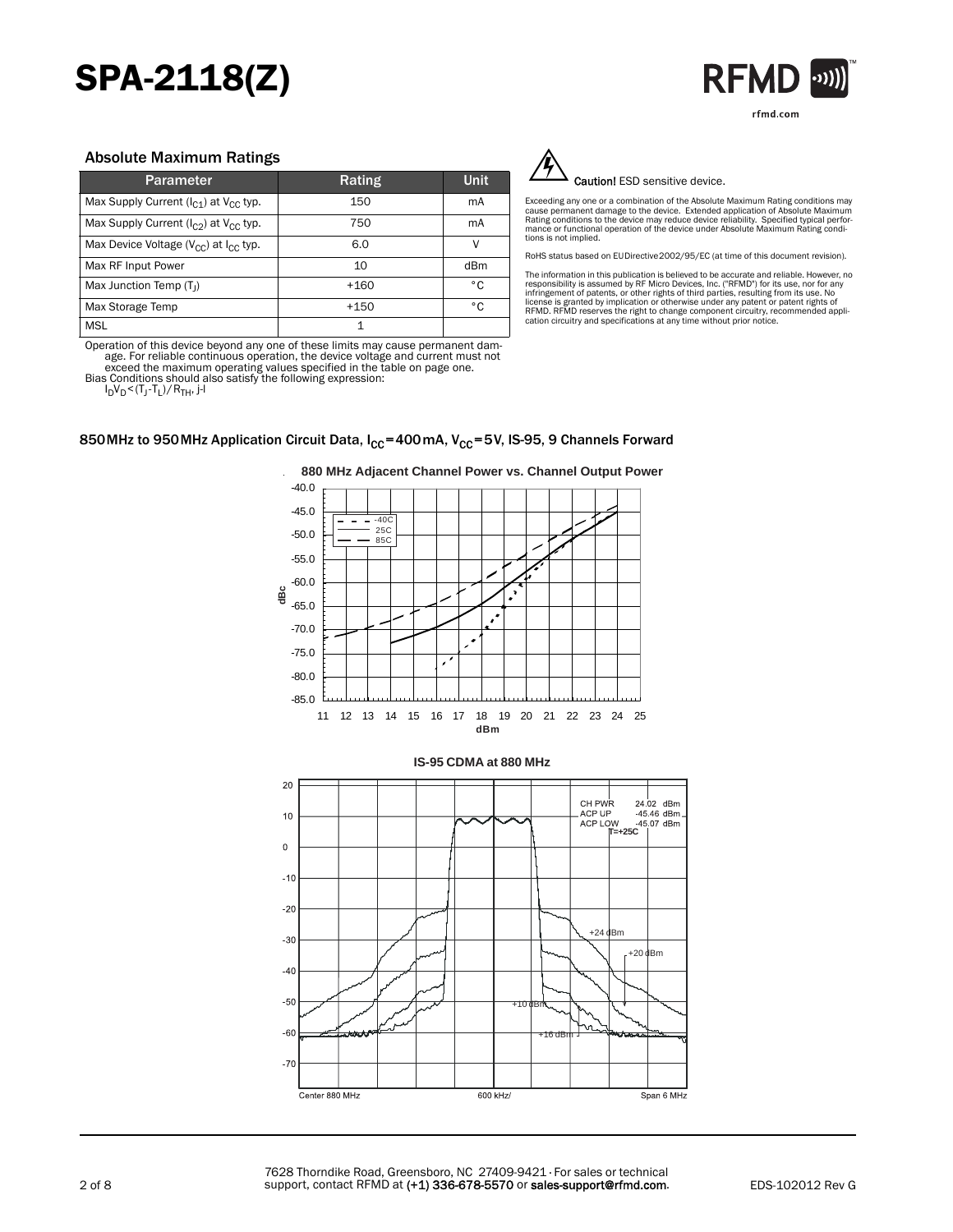# SPA-2118(Z)



### 850 MHz to 950 MHz Application Circuit Data,  $I_{CC}$ =400 mA,  $V_{CC}$ =5V

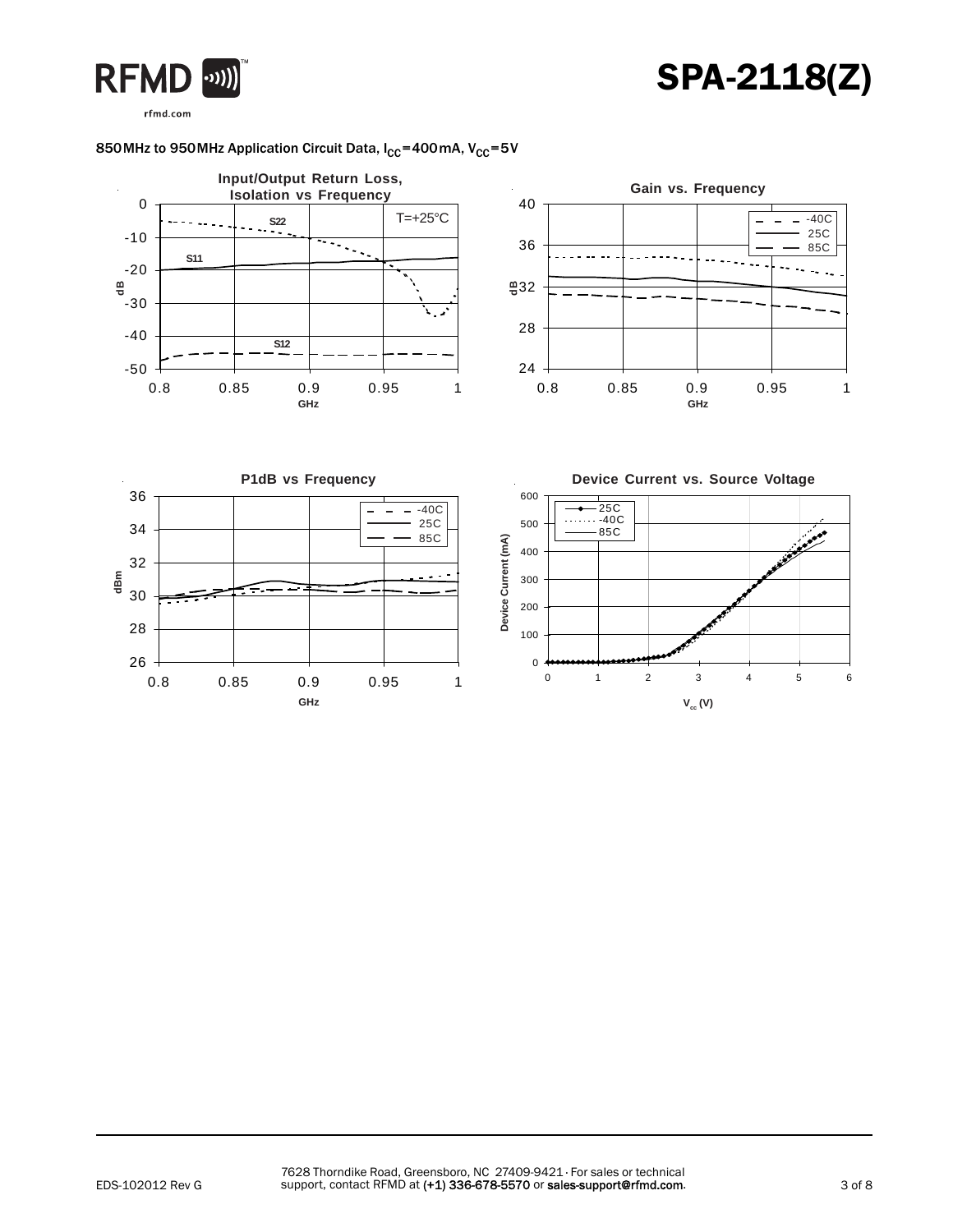# SPA-2118(Z)

| ·MI<br>$\boldsymbol{\kappa}$ | וור |
|------------------------------|-----|
| rfmd.com                     |     |

| <b>Pin</b>  | <b>Function</b>  | <b>Description</b>                                                                                                                                                                                                                                  |
|-------------|------------------|-----------------------------------------------------------------------------------------------------------------------------------------------------------------------------------------------------------------------------------------------------|
|             | VC1              | Supply voltage for the first stage transistor. The configuration as shown on the application schematic is required for opti-<br>mum RF performance.                                                                                                 |
| 2           | <b>VBIAS</b>     | Bias control pin for the active bias network. Recommended configuration is shown in the application schematic.                                                                                                                                      |
| 3           | <b>RF IN</b>     | RF input pin. This pin requires the use of an external DC-blocking capacitor as shown in the application shcematic.                                                                                                                                 |
|             | VPC <sub>2</sub> | Bias control pin for the active bias network for the second stage. The recommended configuration is shown in the appli-<br>cation schematic.                                                                                                        |
| 5, 6,       | RF OUT/VC2       | RF output and bias pin. Bias should be supplied to this pin through an external RF choke. Because DC biasing is present<br>on this pin a DC-blocking capacitor should be used in most applications. (See application schematic.) The supply side of |
| 7,8         |                  | the bias network should be well bypassed. An output matching network is necessary for optimum performance.                                                                                                                                          |
| <b>EPAD</b> | <b>GND</b>       | Exposed area on the bottom side of the package needs to be soldered to the ground plane of the board for thermal and<br>RF performance. Several vias should be located under the EPAD as shown in the recommended land pattern.                     |

## Simplified Device Schematic



### Recommended Land Pattern

Dimensions in inches (millimeters) Refer to drawing posted at www.rfmd.com for tolerances.

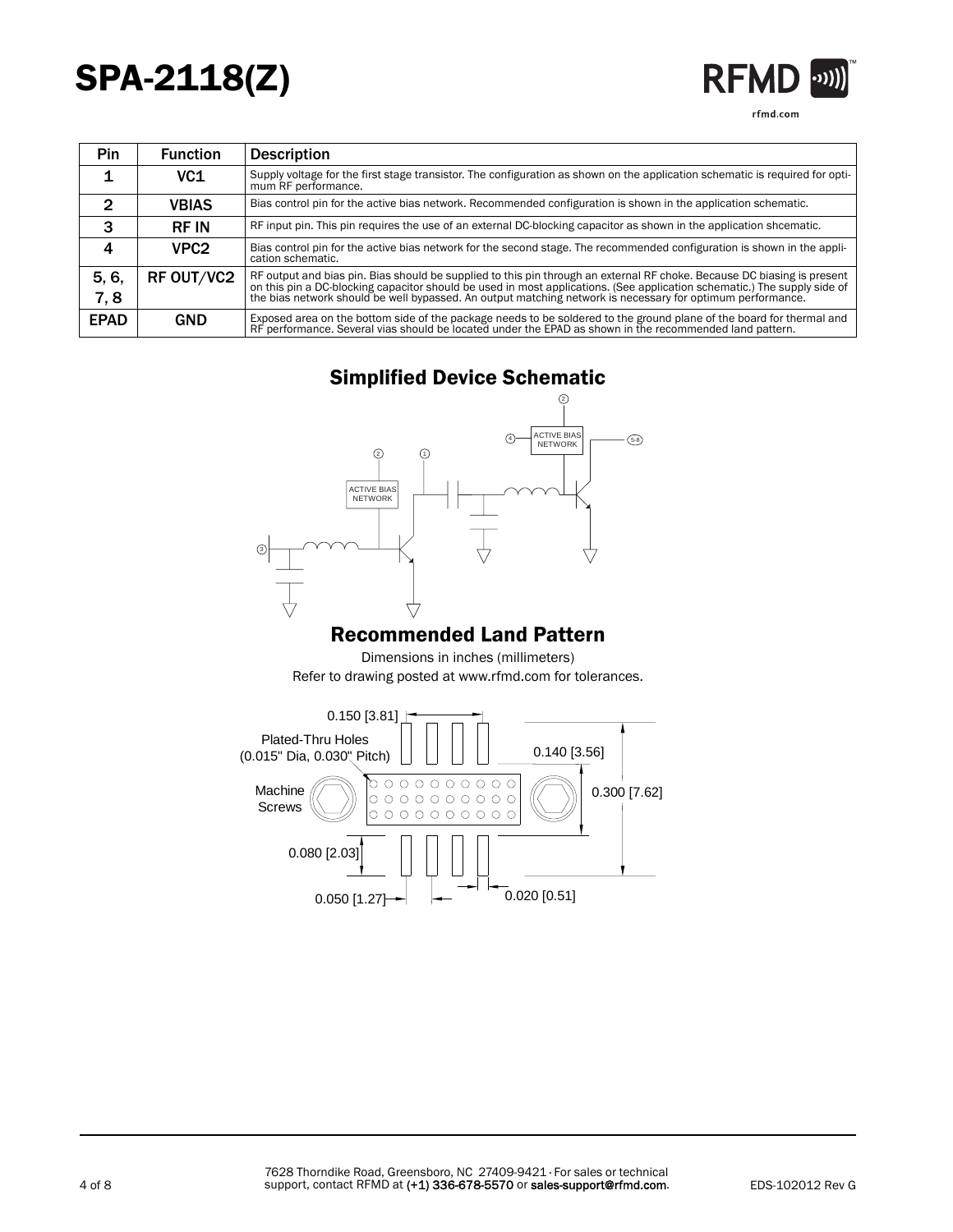



### Package Drawing

Dimensions in inches (millimeters)

Refer to drawing posted at www.rfmd.com for tolerances.

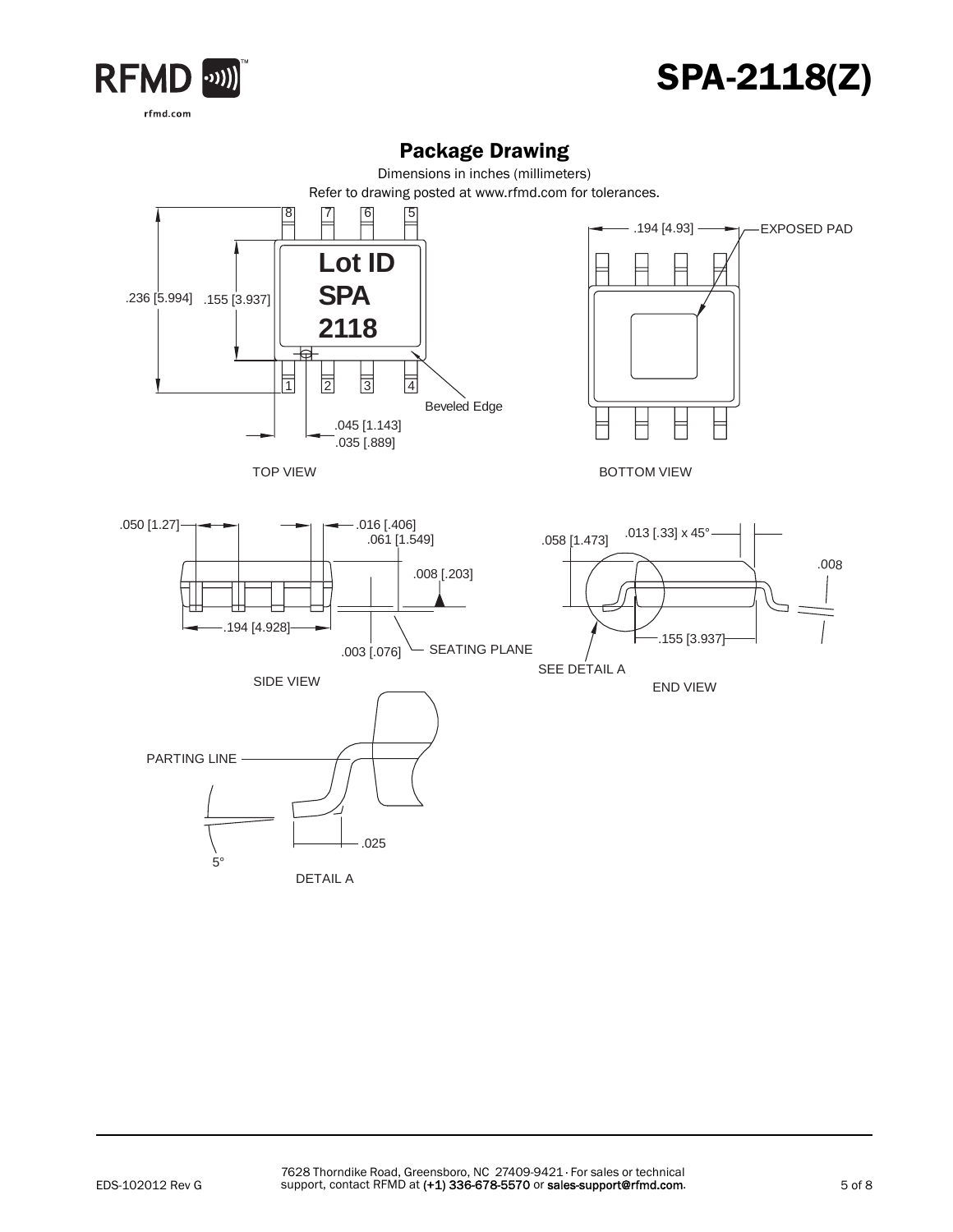





### 850MHz to 950MHz Application Schematic

### 850MHz to 950MHz Evaluation Board Layout and Bill of Materials

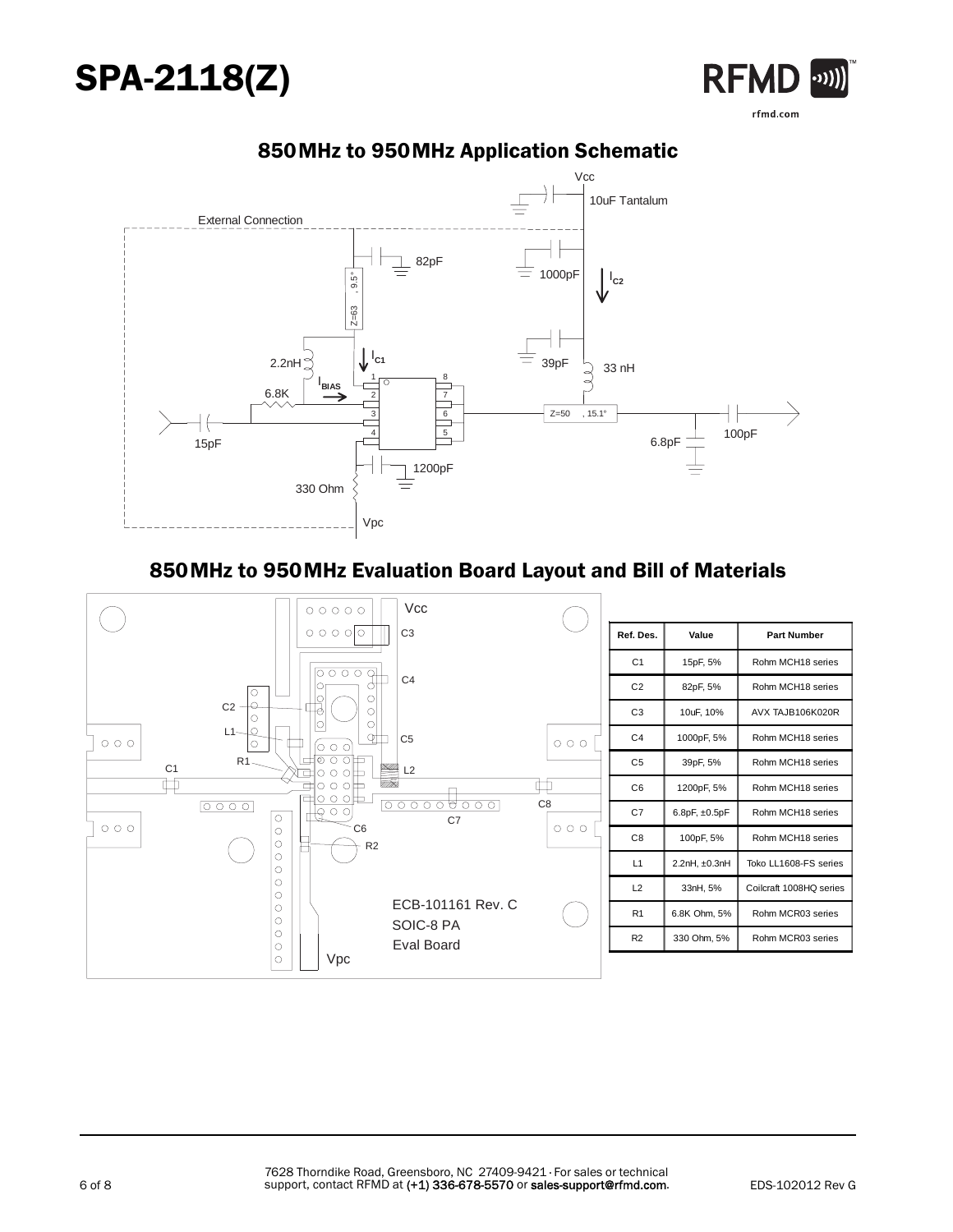



### Part Identification

The part will be symbolized with an "SPA-2118" for Sn/Pb plating or "SPA-2118Z" for RoHS Compliant Product.

| ----------------------- |                  |              |  |  |  |  |
|-------------------------|------------------|--------------|--|--|--|--|
| <b>Part Number</b>      | <b>Reel Size</b> | Devices/Reel |  |  |  |  |
| SPA-2118                |                  | 500          |  |  |  |  |
| SPA-2118Z               |                  | 500          |  |  |  |  |

### Ordering Information